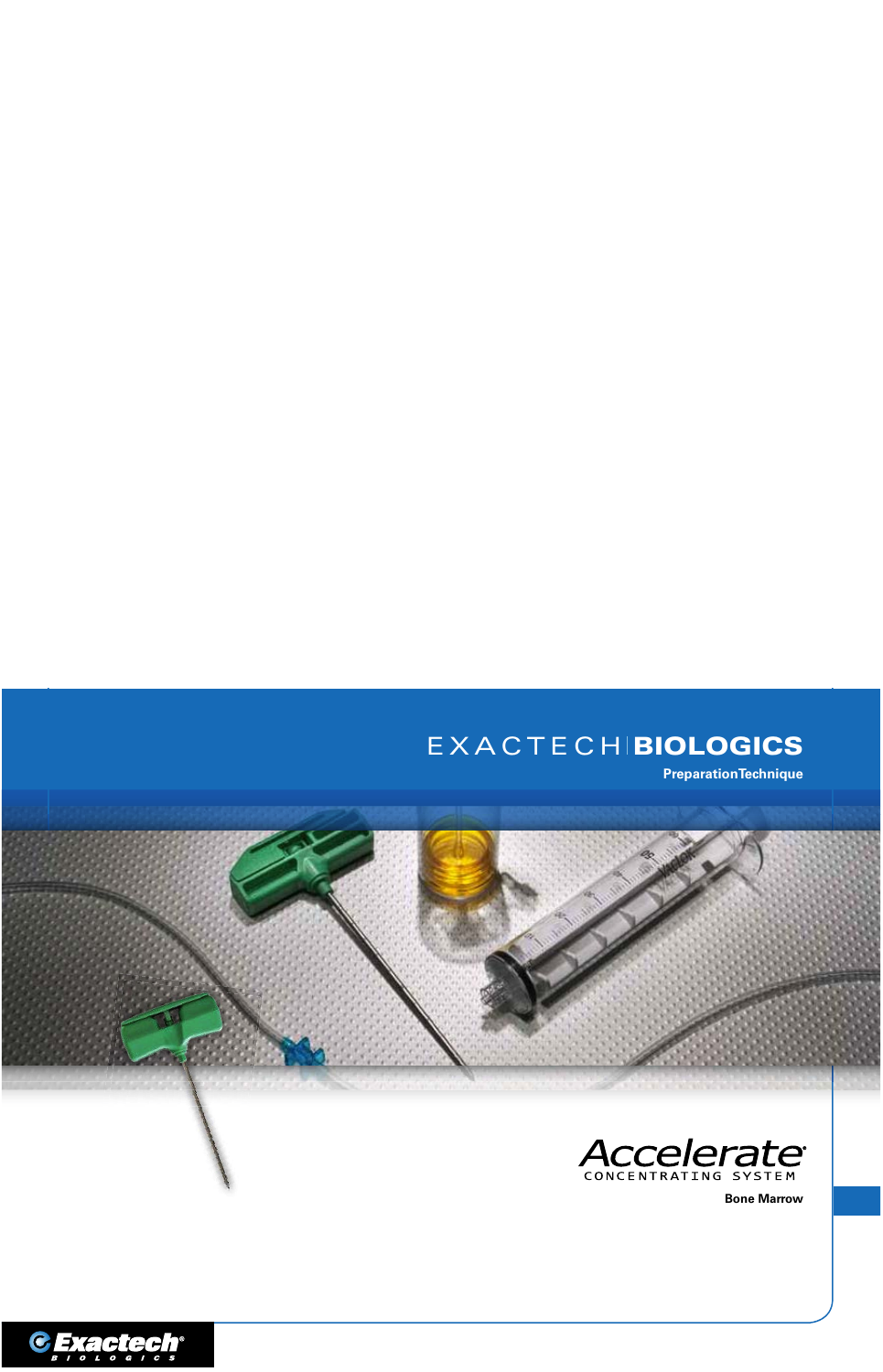# **PREPARATION TECHNIQUE**

## **CLOTTING PREVENTION**

1

2

- **Step 1:** Rinse the 60mL VacLok™ syringe with 10mL of heparin (1000 units per mL). Be sure to aspirate all the way back to the 60mL mark and completely empty syringe into medicine cup.
- **Step 2:** Flush the Bone Marrow Aspirate (BMA) needle and Accelerate® tube with heparin.
- **Step 3:** Fill the syringe with exactly 8mL of Anticoagulant Citrate Dextrose Solution (ACD-A).

 *Note: Heparin must be transferred aseptically to the sterile field.*

#### **BONE MARROW ASPIRATION**

- **Step 1:** Position the BMA needle at the harvest site *(Figure A)*.
- **Step 2:** Advance the needle 4 to 6cm into the harvest site. Tap the needle into the bone while rotating in an alternating clockwise/counterclockwise motion *(Figure B)*.

 *Note: You may need to use a hammer when inserting the needle into the bone.*

- **Step 3:** Once the needle is in place, remove the stylet and attach the VacLok syringe to the needle *(Figure C)*.
- **Step 4:** Aspirate 8-10mL of bone marrow. Withdraw the needle 1cm while rotating, then aspirate another 8-10mL. Continue this step until 52mL of bone marrow is obtained *(Figure D)*.

 *Note: BMA + ACDA= 60mL*

**Step 5:** Gently mix the BMA and ACD-A by rotating back and forth 5 times.

#### **BMA FILTRATION** 3

4

- **Step 1:** It is recommended to filter the bone marrow, because it may contain solid debris and fat.
- **Step 2:** Attach the VacLok syringe to the sterile filter provided *(Figure E)*.
- **Step 3:** Run the bone marrow through the filter and collect it in the empty 60mL syringe *(Figure F)*.
- **Step 4:** Un-cap the line to aspirate the remaining bone marrow in the filter.

 *Note: It may be necessary to bleed off air from the collection syringe.*

#### **BMA SEPARATION/CONCENTRATION**

- **Step 1:** Fill the Accelerate tube with the filtered bone marrow *(Figure G)*, and counterbalance with an equivalent volume of water or saline. Place in the centrifuge at opposite ends *(Figures H, I).*
- **Step 2a (Drucker Centrifuge):** Centrifuge at 2400rpm for 12 minutes, 0 brake *(Figure H)*.
- **Step 2b (Eppendorf Centrifuge):** Centrifuge at 3600rpm for 10 minutes, 0 brake *(Figure I)*.
- **Step 3:** Remove the Accelerate tube and mount it on an IV pole with the clamp provided *(Figure J)*.

**Figure A Figure B**











#### **Figure I**







**Figure F**



**Figure H**



**Figure J**